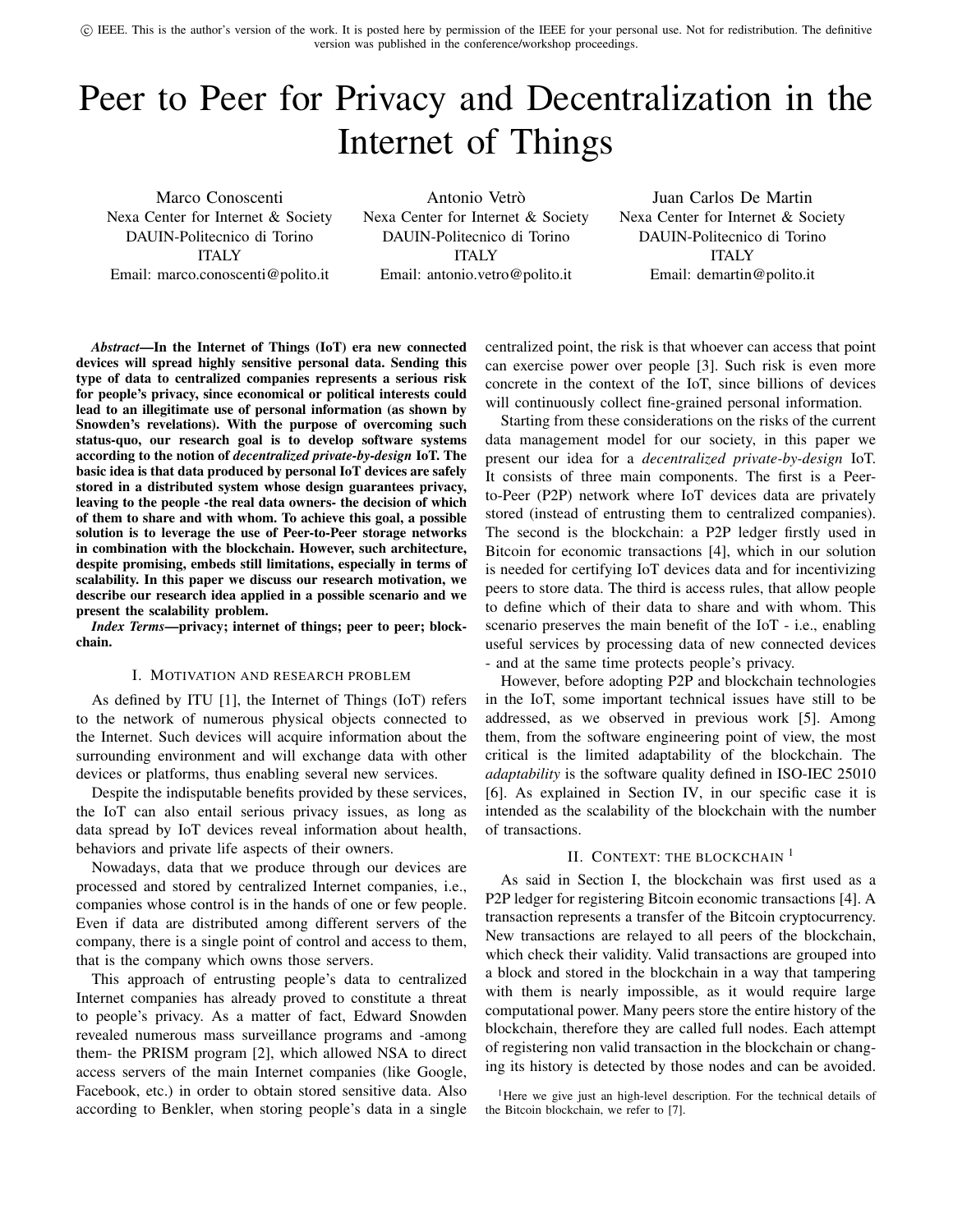The result is a system enabling secure economic transactions which, by virtue of its P2P nature, is not controlled by any centralized entity (there is no bank issuing the currency) and does not feature single points of failure.

The tamper-resistance property, the validation of data inserted and the P2P nature of the blockchain enlarge the spectrum of applications of this technology, going far beyond cryptocurrencies and financial uses. Indeed, the blockchain can be seen as an immutable, fully-decentralized log of events, since information is validated, stored in a precise order, timestamped and -once registered- is difficult to be tampered.

## III. RESEARCH SCENARIO

To foster the applicability of our research idea to everyday life, our reference scenario is a community of people owning a certain amount of interoperable IoT devices. An example of community can be the one constituted by people living in the same apartment building. In each apartment there are IoT devices, and some external entities - like the municipality, insurance companies, etc. - are interested in the data produced by those devices.

According to our vision, instead of providing the interested entities with the raw data produced by the IoT devices in the building, a privacy-preserving solution is a local P2P data storage combined to access policies, so that a person can decide the different levels of sharing data: anonymous sharing, sharing of aggregate data, sharing of obfuscated data or sharing of the entire (or a specific portion) raw data are some examples of possible policies.

To locally store the raw data, we can exploit the P2P network consisting of the IoT devices in the building. Each data can be split in more pieces and each piece stored in a different peer.  $2$  In this way, there is no single point where people's data can be accessed. Therefore, by ensuring that only the data owner can recompose her data spread among the devices of the community, privacy is guaranteed by design. In addition, P2P storage techniques are characterized by high levels of robustness: since some redundancy is added, even if a peer crashes and some pieces of data get lost, it is still possible to recover the original data. Examples of P2P solutions that can fit in our scenario are Tahoe-LAFS [8] or IPFS [9].

The second P2P technology to be helpful in this scenario is the blockchain, described in Section II. In our scenario the blockchain should accomplish two functions: certification of data and incentivization for the peers storing data. Regarding the certification, by registering in the blockchain the hash of data produced by IoT devices, we could be able to detect any abuse on those data. In fact, since the blockchain is tamperresistant, the data hashes in the blockchain cannot be tampered, and any non-authorized modification of the data implies a mismatch of the hash. As proposed in Storj [10], it is possible to implement periodical audits based on hash challenges. A

correct answer to those challenges is a proof the data are actually stored and have not been tampered. Such certification is not only useful for data owners - that in this way are sure their data are still stored in the system: it is also a guarantee for the external entities interested to data, because it assures that data are authentic and have not been tampered. In addition, in the blockchain it is possible to code a storage contract which automatically rewards with some amount of cryptocurrency the peer which correctly answers the hash challenges. This serves as an incentive for peers of the P2P storage network to store data, needed in case peers of the storage network are not known and may cheat the data owners.

Regarding the access policies, we want to give the data owner the possibility to easily specify the rules of access, defining which entities can access which kind of data (aggregate data, anonymous data, etc.). This could be done at the application layer. Public key cryptography can be employed: each entity is identified by a public key and data owners specify which public keys can access data. Then an entity willing to obtain data authenticates itself by its private key and an application checks whether it has the right to access.

### IV. BLOCKCHAIN SCALABILITY

As mentioned in Section I, one of the main barriers to enable a decentralized private-by-design IoT supported by the blockchain is scarce scalability of the present blockchain system (see our literature review [5] for more detailed information).

By scarce scalability we mean that the Bitcoin blockchain cannot support high transaction throughput. A parameter coded in the Bitcoin code, that is the maximum block size [11], limits to 7 the number of transactions per second that can be written in the blockchain. The reason of setting a maximum block size is that it limits the cost of running a full node. In fact, with a higher block size limit the throughput would be higher, but at the same time the blockchain would more rapidly increase in size, requiring more disk space. For that reason, there would be less full nodes storing the entire blockchain. A lower number of full nodes, however, implies a more centralized system, since less nodes would have the power to decide which transactions are valid. If these nodes collude together, they could influence the system in their favor.

To avoid the centralization of the blockchain, recent research is focusing on how to scale Bitcoin without changing the block size. One promising approach is the Bitcoin Lightning Network [12], which will be implemented in the next release of Bitcoin [13].

## V. CONTRIBUTIONS

To be profitably employed in the IoT, the blockchain should support the high throughput of data production which characterizes IoT devices. For this reason, in our research work we will focus on the scalability issue of the blockchain, by performing simulations that provides empirical measures on its scalability degree. We will also consider the possibility of employing blockchains whose scalability is higher than the Bitcoin blockchain.

<sup>&</sup>lt;sup>2</sup>Here we are assuming that devices are equipped with enough data storage capability. However, we retain that this precondition is not hard to be satisfied, since nowadays the cost and dimension of memory drives are low and will decrease in the following years according to Moore's law.